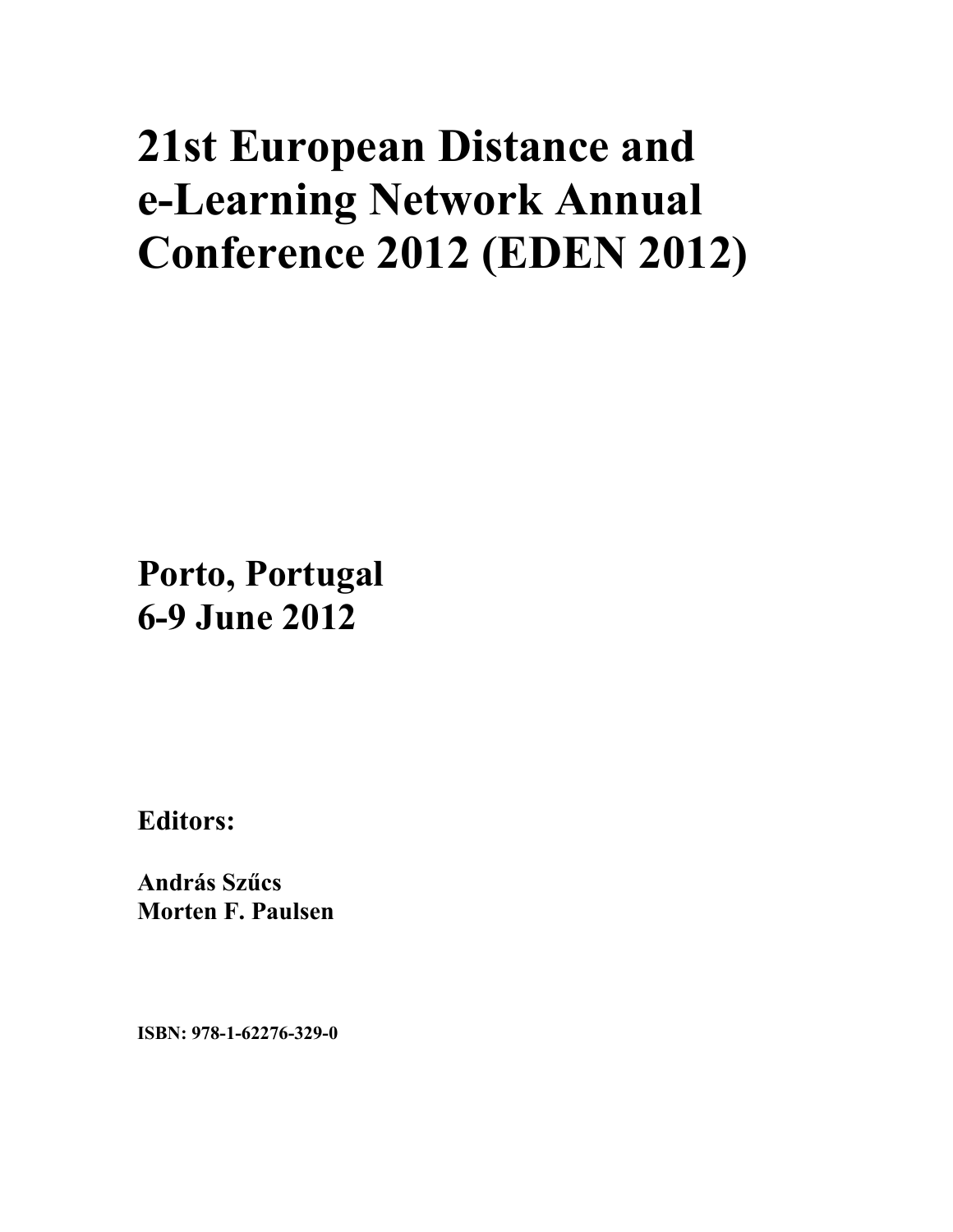**Printed from e-media with permission by:** 

Curran Associates, Inc. 57 Morehouse Lane Red Hook, NY 12571



**Some format issues inherent in the e-media version may also appear in this print version.** 

Copyright© (2012) by the European Distance and E-Learning Network (EDEN) All rights reserved.

Printed by Curran Associates, Inc. (2012)

For permission requests, please contact the European Distance and E-Learning Network (EDEN) at the address below.

EDEN Secretariat Budapest University of Technology & Economics Egry Ju 1 Building E, Floor 11 H-1111 Budapest Hungary

Phone: +36 1 463 1628 Fax: +36 1 463 1858

secretariat@eden-online.org

#### **Additional copies of this publication are available from:**

Curran Associates, Inc. 57 Morehouse Lane Red Hook, NY 12571 USA Phone: 845-758-0400 Fax: 845-758-2634 Email: curran@proceedings.com Web: www.proceedings.com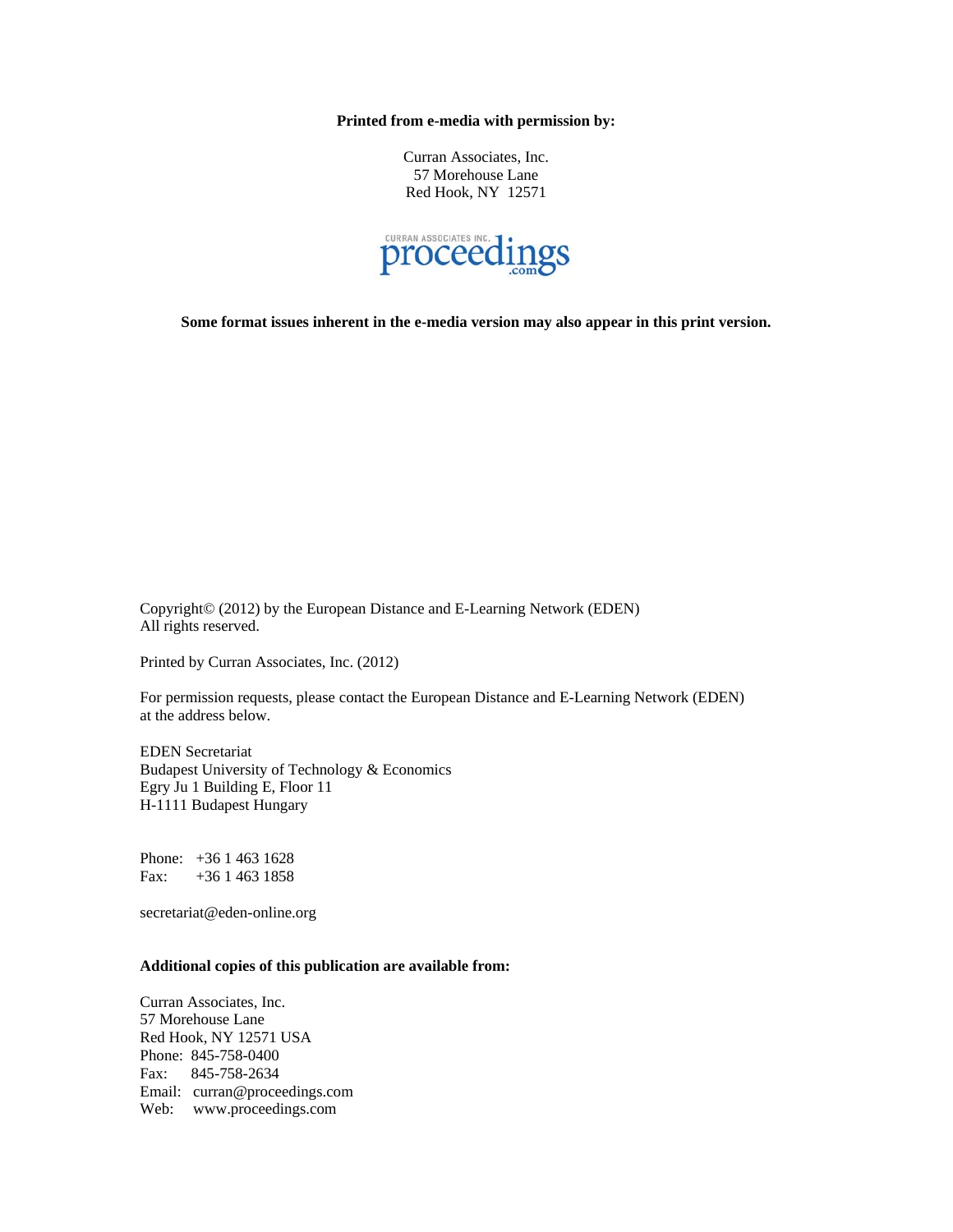# **TABLE OF CONTENTS**

#### **DIGITAL LEARNING SOLUTIONS FOR DIFFERENT GENERATIONS**

| Ari-Matti Auvinen                                                                                                                                                                                                                                                                |     |
|----------------------------------------------------------------------------------------------------------------------------------------------------------------------------------------------------------------------------------------------------------------------------------|-----|
|                                                                                                                                                                                                                                                                                  |     |
| Gail E. Krovitz                                                                                                                                                                                                                                                                  |     |
| Pirkko Hyvonen, Margarida Romero, Elena Barbera                                                                                                                                                                                                                                  |     |
| Seniors at a Virtual Open Education University: A Web 2.0 Learning Service for Introducing Seniors                                                                                                                                                                               |     |
| Maria Paula Silva, Maria João Spilker, Lauriza Nascimento, Lina Morgado                                                                                                                                                                                                          |     |
| Virtual Mobility and Lifelong Learning: The New Challenge for Higher and Continuing Education                                                                                                                                                                                    |     |
| Barbara Class, Ahidoba De Franchi, Alfredo Soeiro                                                                                                                                                                                                                                |     |
| Sónia Hetzner, Eline Leen                                                                                                                                                                                                                                                        |     |
| Cross-Generational Approach for the Integration of Formal, Non-Formal and Academic Education                                                                                                                                                                                     |     |
| Christian-Andreas Schumann, Rainer Marr, Jana Weber, Claudia Tittmann, Kristina Lerant                                                                                                                                                                                           |     |
| Analysis of Distance Learning Master's Degree Studies at Vilnius Gediminas Technical University                                                                                                                                                                                  |     |
| Natalija Lepkova, Silva Rimkuviene, Nerija Banaitiene, Mindaugas Krutinis                                                                                                                                                                                                        |     |
| Hedva Vital, Alan Bruce                                                                                                                                                                                                                                                          |     |
| <b>Bill McNeill</b>                                                                                                                                                                                                                                                              |     |
| The Gap between "Generation Y" and Lifelong Learners in Programming Courses - How to Bridge<br>Peter Mozelius                                                                                                                                                                    |     |
| Gap between Generations in Using Netspeak as a New Language Form of Information and<br>Communication Technology: What is Really Going on at Zagreb School of Economics and                                                                                                       | -69 |
| Tihana Djuras, Karmela Aleksic-Maslac, Jagoda Poropat Darrer                                                                                                                                                                                                                     |     |
| E-Scouts: Intergenerational Learning in Blended Environments and Spaces (ILBES) for Social                                                                                                                                                                                       |     |
| Christoph Kaletka, Bastian Pelka, Andrea Diaz, Gabriel Rissola, Milvia Rastrelli                                                                                                                                                                                                 |     |
| Alan Bruce, Lucia Petrescu, Anca Colibaba                                                                                                                                                                                                                                        |     |
| Luísa Aires, Cristina Ponte, José Azevedo                                                                                                                                                                                                                                        |     |
| Music for Two Generations: Intergenerational Intervention through Music and Internet Technologies 92<br>Loukas Koutsikos, Argyro Manthou, Anna Mitilinaiou, Efthalia Mouchtari, Kostantinos Simotas, Eugenia<br>Troullou, Konstantina Tsampa, Gouskos Dimitris, Meimaris Michael |     |

### **DIGITAL LEARNING FOR DIFFERENT GENERATIONS: CHALLENGING THE TRIVIAL APPROACHES**

| Laurence Solkin, Neal Sumner |  |
|------------------------------|--|
|                              |  |
| Hélène Raimond               |  |
|                              |  |
| Diana Andone                 |  |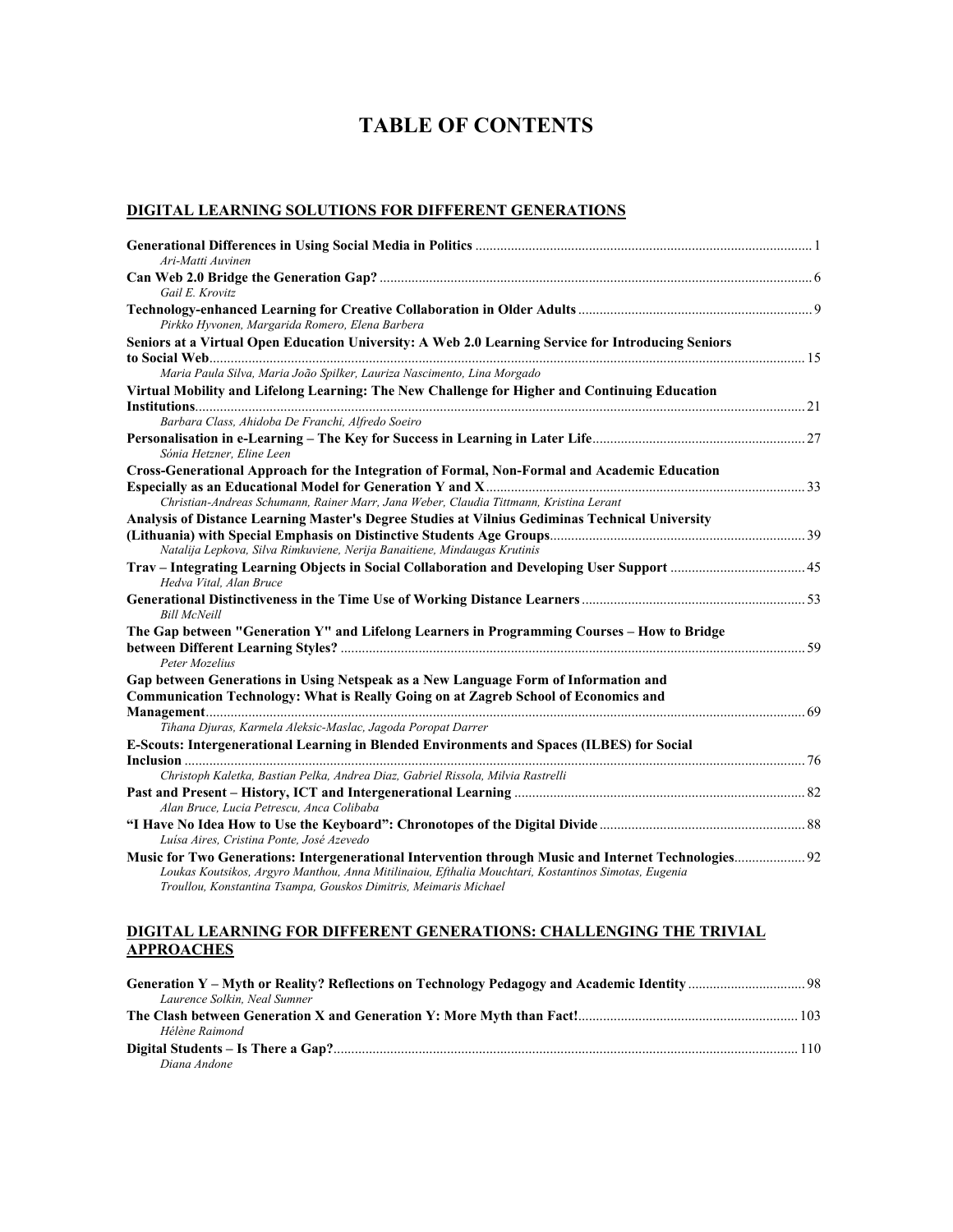| Emanuele Rapetti, Lorenzo Cantoni |  |
|-----------------------------------|--|
|                                   |  |

#### **ICT SUPPORTED LEARNING: METHODOLOGY, CONCEPT AND PRACTICE**

| Linking Schools with Science: How Innovative Tools can Increase the Effectiveness of Science                                                 |  |
|----------------------------------------------------------------------------------------------------------------------------------------------|--|
|                                                                                                                                              |  |
| Teresa Holocher-Ertl, Barbara Kieslinger, Claudia Magdalena Fabian                                                                           |  |
|                                                                                                                                              |  |
| Elena Avatangelou, Ildiko Mazar, Aristotelis Alexopoulos, Emanuela Ovcin, Victoria Damyanova                                                 |  |
| Quiz em Movimento - A Game to Stimulate the Intellect while Fighting a Sedentary Lifestyle  133<br>Barbara S. R. Amorim. Pedro M. O. Martins |  |
| Blended-learning Approach in CAAD: Past Experience and Literature Review for RD&T Project                                                    |  |
| Module on Architectural Representation and Communication Focused in Teaching Architecture and                                                |  |
|                                                                                                                                              |  |
| Pedro Neto, Andrea Vieira, Bruno Moreira, João Sarabando, Lígia Maria Ribeiro                                                                |  |
|                                                                                                                                              |  |
| Heeok Heo, Kyu Yon Lim, Jeonghee Seo                                                                                                         |  |
|                                                                                                                                              |  |
| Franz X. Bogner, Sofoklis Sotiriou                                                                                                           |  |
| Eliana Santana Lisbôa, Clara Pereira Coutinho                                                                                                |  |
|                                                                                                                                              |  |
| Future Challenges for Electronic Performance Support Systems to Facilitate Lifelong Learning of                                              |  |
| Muhterem Dindar, Mehmet Kesim                                                                                                                |  |
| Computer Science Teaching Certificate via Distance Learning: Career Retraining and Further                                                   |  |
|                                                                                                                                              |  |
| Ela Zur, Tamar Benaya, Tamar Vilner                                                                                                          |  |
|                                                                                                                                              |  |
| Mike Keppell, Gordon Suddaby, Natasha Hard                                                                                                   |  |
|                                                                                                                                              |  |
| Beth Rubin, Ron Fernandes, Maria D. Avgerinou                                                                                                |  |
|                                                                                                                                              |  |
| Costas Gavrilakis, Georgia Liarakou, Apostolos Kostas, Costas Tsolakidis                                                                     |  |
|                                                                                                                                              |  |
| Christian M. Stracke, Cornelia Helmstedt, Xenia Kuhn                                                                                         |  |
|                                                                                                                                              |  |
| Janet Macdonald, Anne Campbell                                                                                                               |  |
|                                                                                                                                              |  |
| Sílvia O. S. Ferrão, Ramón Sanguino Galván                                                                                                   |  |
|                                                                                                                                              |  |
| Stina Meyer Larsen, Susanne Tellerup                                                                                                         |  |
| Adopting Emerging Technologies: Bridging the Gap in Preparing Distance Educators for the 21st                                                |  |
|                                                                                                                                              |  |
| Lisa Marie Blaschke, Stella Porto                                                                                                            |  |
|                                                                                                                                              |  |
| Andrasne Balogh, Andras Benedek, Judit Videkine-Remenyi                                                                                      |  |
|                                                                                                                                              |  |
| Karin Bryderup Jensen, Anna Maj Stride Geyti, Susanne Tellerup                                                                               |  |
| The Challenges for Mature Life-Long Learners: Insights from Video Diaries of First-time Distance                                             |  |
| Mark Brown, Helen Hughes, Natasha Hard, Mike Keppell, Liz Smith                                                                              |  |
|                                                                                                                                              |  |

#### **ICT SUPPORTED LEARNING: METHODOLOGY, AND THEORETICAL PERSPECTIVE**

| Learning by Remixing: Supporting the Development of Scientific Multimodal Literacy in the New | 2.44 |
|-----------------------------------------------------------------------------------------------|------|
| Ole Christian Brudvik                                                                         |      |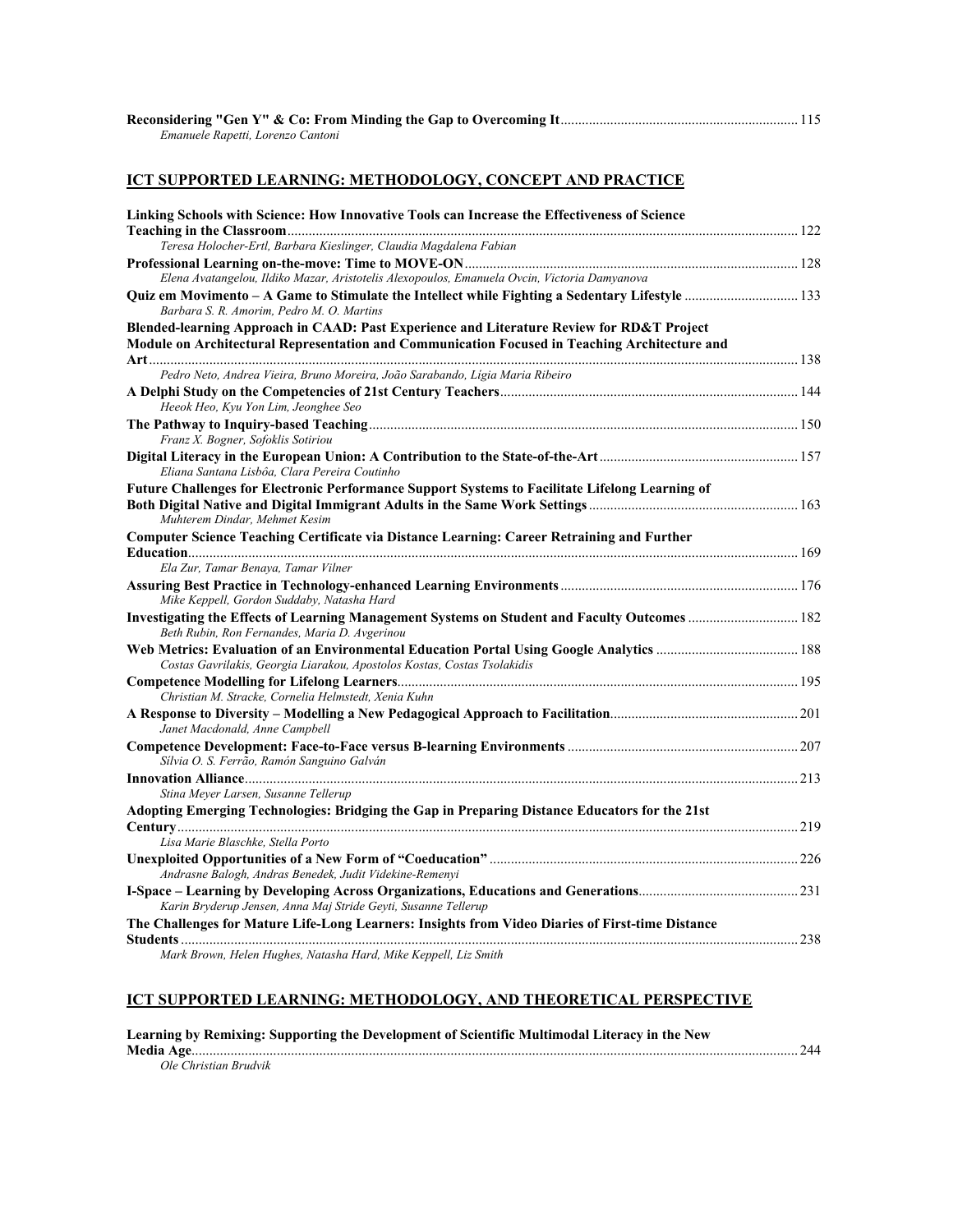| Interaction Equivalency Theorem and Design of Online Courses – A Preliminary Research Proposal |  |
|------------------------------------------------------------------------------------------------|--|
|                                                                                                |  |
| Pedro Barbosa Cabral, António Quintas-Mendes                                                   |  |
| The Cognitive Paradigm of Education for the Information Society: Models, Competences and       |  |
|                                                                                                |  |
| Meskov Valery, Smirnova Irina, Mamchenko Anna                                                  |  |

#### **DISTANCE AND E-LEARNING POLICY AND STRATEGY**

| The Push-Pull Effects of Educational Policy, e-Learning and the Evolution of Platforms and Devices: |     |
|-----------------------------------------------------------------------------------------------------|-----|
|                                                                                                     |     |
| Jim Devine                                                                                          |     |
| The Cambridge Conference on Open, Distance and E-learning: Professional Development across the      |     |
|                                                                                                     | 272 |
| Anne Gaskell, Roger Mills, Alan Tait                                                                |     |

#### **LEARNER CHARACTERISTICS, NEEDS AND PERCEPTIONS**

| Joachim Stöter, Olaf Zawacki-Richter, Christine Von Prümmer                                                               |     |
|---------------------------------------------------------------------------------------------------------------------------|-----|
| Students' and Teachers' Perceptions of an Innovative Blended Learning Environment – Case Porvoo                           | 282 |
| Kitte Marttinen, Teemu Patala, Elina Ketonen, Reijo Ruusunen, Kirsti Lonka                                                |     |
| Deborah Everhart                                                                                                          |     |
| Dale Kirby, Michael K. Barbour, Dennis B. Sharpe                                                                          |     |
| Cristina Almeida Aguiar                                                                                                   |     |
| Tor Söderström, Anna Frohm, Ulf Stödberg, Anette Törnquist                                                                |     |
| Readiness of Students to Use Mobile Technologies for Learning at Eurasian National University315<br>Daniyar Sapargaliyev  |     |
| Do Men Learn in Order to Earn? Motives for Lifelong Learners to Choose Web-based Courses and<br>Ron Mahieu, Simon Wolming | 323 |

#### **SOCIAL WEB AND COLLABORATIVE LEARNING**

| Steve Wheeler, Peter Yeomans, Oliver Ouinlan                                                  |     |
|-----------------------------------------------------------------------------------------------|-----|
|                                                                                               |     |
| Les Pang, Stella Porto                                                                        |     |
|                                                                                               | 339 |
| Airina Volungeviciene, Margarita Tereseviciene, Kristina Mejeryte-Narkeviciene                |     |
|                                                                                               |     |
| Gila Kurtz, Noemy Porath                                                                      |     |
|                                                                                               | 351 |
| Hagit Meishar-Tal, Gila Kurtz, Efrat Pieterse                                                 |     |
| Ole Christian Brudvik, Anders Nome                                                            |     |
| Fear of F-lying: An Ageing Teacher Questioning Her Roles Using Facebook to Create a Community |     |
| of Autonomous Learners.                                                                       | 364 |
| Patricia Huion                                                                                |     |

# **SIGNIFICANT EUROPEAN AND INTERNATIONAL E-LEARNING INITIATIVES**

| Stefania Aceto, Claudio Dondi, Daniela Proli |  |
|----------------------------------------------|--|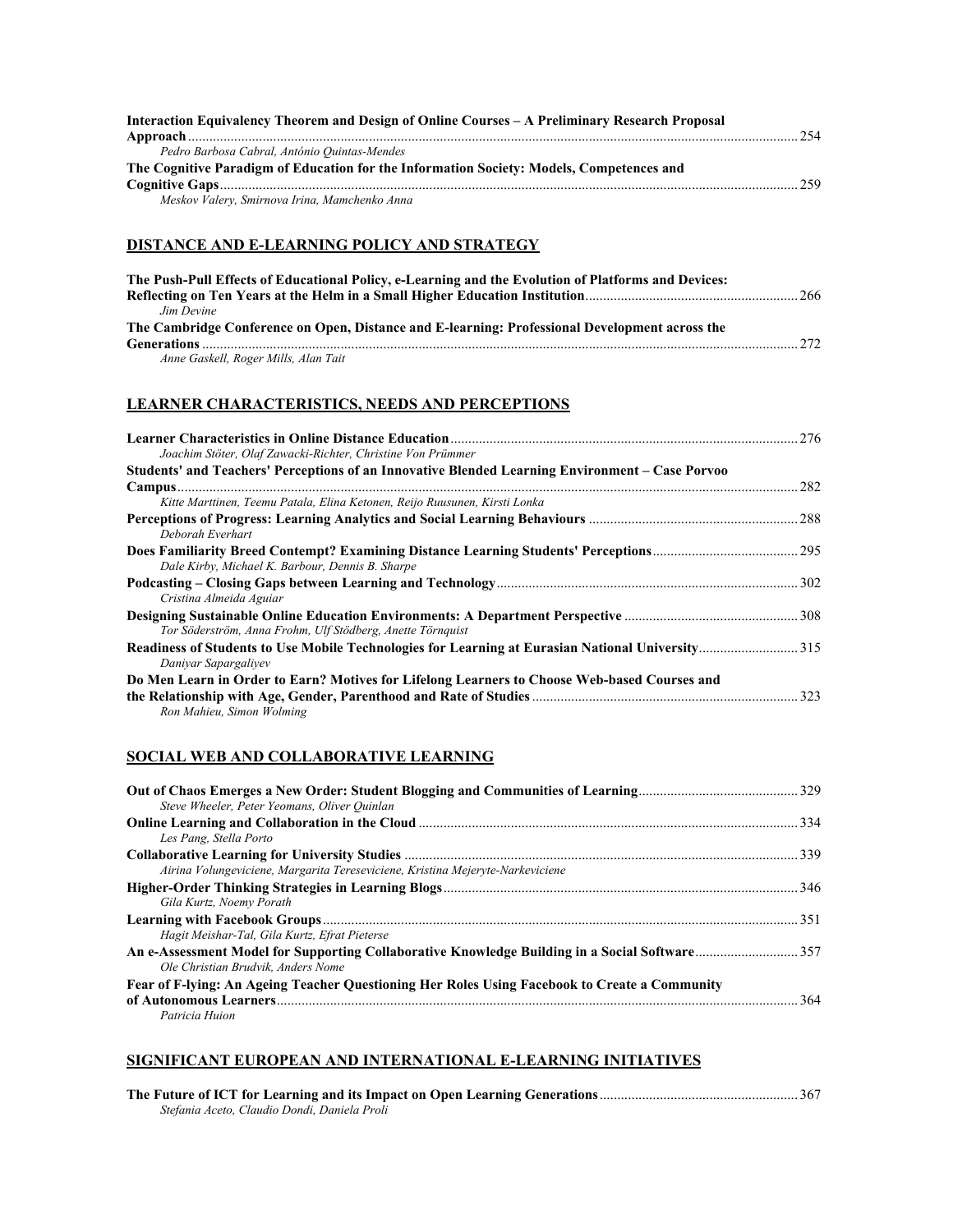| Open Educational Resources in Secondary, Higher and Nonformal Education in Non-English                |     |
|-------------------------------------------------------------------------------------------------------|-----|
|                                                                                                       |     |
| Svetlana Knyazeva, Dendev Badarch                                                                     |     |
| NETCU: Analysing e-Learning Networked Curricula in Europe: The Importance of Legal and                |     |
|                                                                                                       | 379 |
| Ana Paula Martinho, Sandra Caeiro, Lina Morgado, Alda Pereira, Fred Truyen, Georg Ubachs              |     |
|                                                                                                       |     |
| Paul Bacsich, Barry Phillips, Sara Frank Bristow, Giles Pepler, George Watley                         |     |
| <b>Sharing Good Practice from European Science Education Projects: Xplore Health and UniSchooLabs</b> |     |
| as Part of the Scientix Platform.                                                                     | 393 |
| Premysl Velek, Agueda Gras-Velazquez, Barbara Schwarzenbacher, Evita Tasiopoulou                      |     |
| The National Teacher Training between 2005 and 2010: The New Capes and the Open University of         |     |
| <b>Brazil</b>                                                                                         | 397 |
| Celso José Da Costa, Maria Renata Da Cruz Duran, Tatiana De Lourdes Massaro                           |     |
| Methodology for Strategic Planning of e-Learning Implementation in Developing Countries 401           |     |
| Blaženka Divjak, Nina Begicevic Redep                                                                 |     |

# **WORK BASED E-LEARNING**

| Relationship between Learning Styles and Leadership Styles: A New Perspective to Encourage     |  |
|------------------------------------------------------------------------------------------------|--|
|                                                                                                |  |
| Reinhard C. Bernsteiner. Peter J. Mirski                                                       |  |
|                                                                                                |  |
| Rana Khan                                                                                      |  |
| Effectiveness of Training for Unemployed and Links between ICT Training and Employability: The |  |
|                                                                                                |  |
| Tatiana Dubrova, Natalia Dmitrievskaia, Oksana Shulaeva                                        |  |

#### **OPEN EDUCATIONAL RESOURCES AND PRACTICES**

| Rina Østergaard, Elsebeth Korsgaard Sorensen                                                  |  |
|-----------------------------------------------------------------------------------------------|--|
| Open Educational Practices: A Bottom-up Approach in Latin America and Europe to Develop a     |  |
|                                                                                               |  |
| António Moreira Teixeira, Cristobal Cobo, Marcelo Maina, Ilaria Mascitti, Cristina Stefanelli |  |
|                                                                                               |  |
| Ebba Ossiannilsson, Ari-Matti Auvinen                                                         |  |
| Norm Friesen, Judith Murray, Gordon Tarzwell                                                  |  |

# **QUALITY AND ASSESSMENT**

| Antonella Poce, Annalisa Iovine, Laura Corcione                                                              |  |
|--------------------------------------------------------------------------------------------------------------|--|
| Designing for Online Dialogue and Reflection among Adult Students in Collaborative Online                    |  |
|                                                                                                              |  |
| Anne Mette Bjørgen, Egil Weider Hartberg, Line Kristiansen, Vegard Vålnes Meland                             |  |
| <b>ICT Enhanced Learning – Benefits and Didactic Challenges in a Language and Communication</b>              |  |
|                                                                                                              |  |
| Marit Greek. Kari Mari Jonsmoen                                                                              |  |
| <b>Quality-Oriented Modelling of Processes as an Approach to Success in Managing e-Learning Projects 465</b> |  |
| Michal Kuciapski                                                                                             |  |

# **SELECTED INSTITUTIONAL INNOVATION CASES**

|                                                               | The Next Generation: Transformation to a 21st Century University via Core Strategic Projects  472 |
|---------------------------------------------------------------|---------------------------------------------------------------------------------------------------|
| Dietmar K. Kennepohl, Rory McGreal, Cindy Ives, Brian Stewart |                                                                                                   |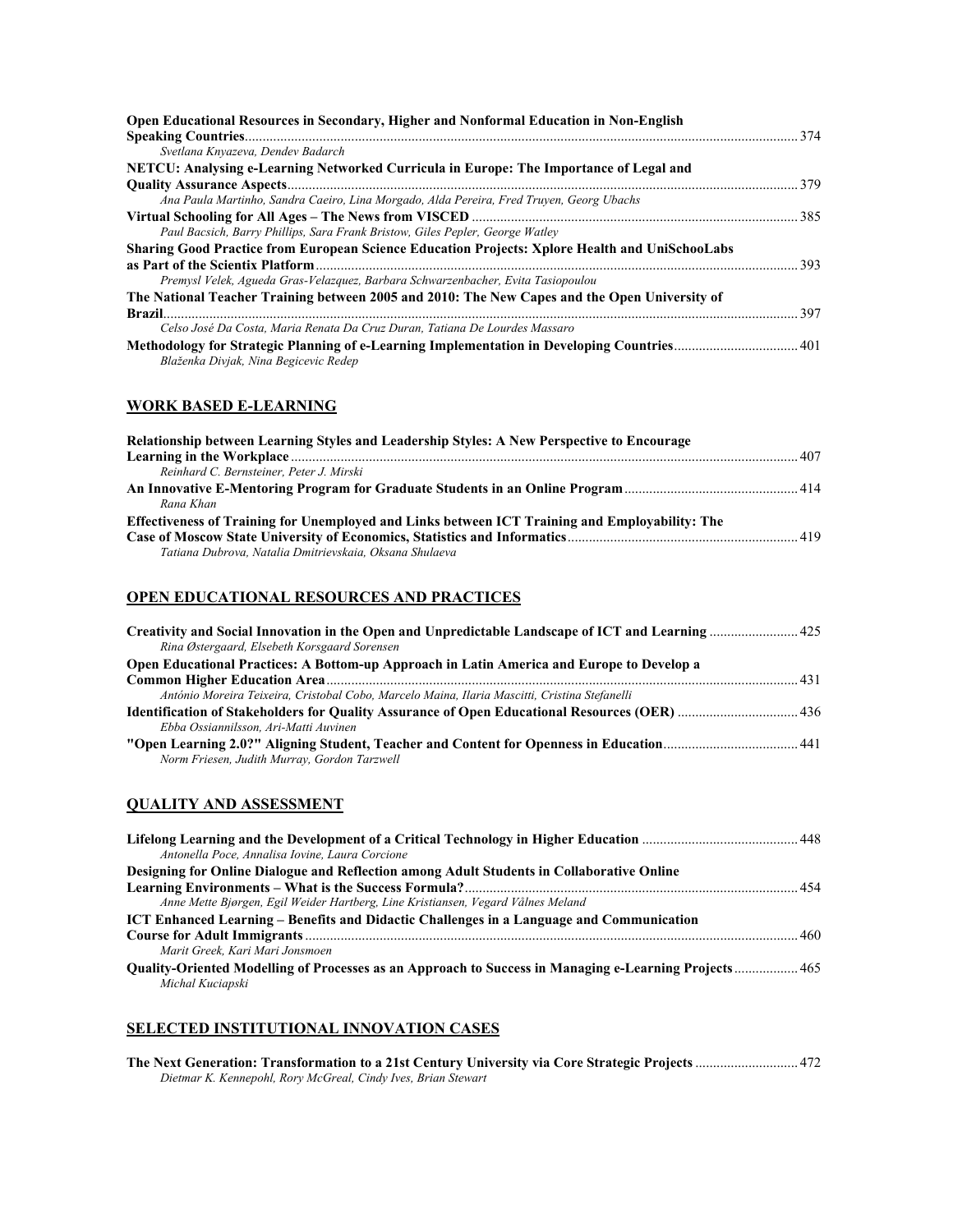| <b>Ontological Experiences from a University's Change Management of its Online Learning Initiative</b> |  |
|--------------------------------------------------------------------------------------------------------|--|
|                                                                                                        |  |
| Geoffrey Goolnik                                                                                       |  |
|                                                                                                        |  |
| Ana-Paula Correia, Julio C. Rodriguez                                                                  |  |

# **POSTERS**

| 190. Interactive e-Learning as a Tool to Overcome Socio-Economic and Age-Related Disadvantages 490<br>Sabine Stöcker-Segre, Yossi Elran |     |
|-----------------------------------------------------------------------------------------------------------------------------------------|-----|
| Case Study - An Evaluation of the Usage of ICT Tools in a Distance Learning Course by Mature                                            |     |
| Anna Campbell, Kate Reader, Evelyn Reisinger, Lisa Migo                                                                                 |     |
|                                                                                                                                         |     |
| Willingness of People of Different Ages to Learn Online - Taking Guizhou Cadre Online Learning                                          | 497 |
| Tang Huilin, Li Yuebo                                                                                                                   |     |
| Intergenerational Exchanges and Technology: The Young and the Elderly Learning from Each Other                                          |     |
|                                                                                                                                         |     |
| Gemma Tur Ferrer                                                                                                                        |     |
| Eliana Santana Lisboa, Clara Pereira Coutinho                                                                                           |     |
| Nancy J. Coleman                                                                                                                        |     |
| Olga Grishina, Elena Sidorova                                                                                                           |     |
|                                                                                                                                         |     |
| Elena Avatangelou, David Oyarzun, Myrto Maria Ranga, Unai Diaz Orueta, Vesna Dolnicar, Vivian Vergouwen,<br>Henk Herman Nap             |     |
| Barbara Baschiera                                                                                                                       |     |
| A European Strategy to Implement Adults' Informal Learning for Intergenerational Creative                                               |     |
|                                                                                                                                         |     |
| Juliana Elisa Raffaghelli                                                                                                               |     |
| The Development of Online Assessment in the Moodle Virtual Learning Environment (VLE) as a                                              |     |
|                                                                                                                                         |     |
| Michael O'Rourke                                                                                                                        |     |
|                                                                                                                                         |     |
| Francesco Agrusti, Cinzia Angelini                                                                                                      |     |
| Eva Wigforss, Shirley Booth                                                                                                             |     |
|                                                                                                                                         |     |
| Renata Barros, Maria Teresa Campos, Pedro Carvalho, Vítor Hugo Teixeira, Rui Chilro, André Moreira, Patrícia<br>Padrão, Pedro Moreira   |     |
| New Communication Strategies for the Recovery of Pupils Difficulties: The Project SOS Students  546                                     |     |
| Alessandra Anichini, Isabel De Maurissens, Andrea Nardi                                                                                 |     |
| European Dental Schools' Provision of Lifelong Learning Step 2: Design of an e-Module for Adult                                         |     |
|                                                                                                                                         |     |
| Argyro Kavadella, Ioannis Tzoutzas, Anastasia Kossioni, Kostas Tsiklakis                                                                |     |
|                                                                                                                                         |     |
| Nataliya Toncheva, Dragomir Marchev, Borislav Borisov, Veselka Radeva                                                                   |     |
| Using the Information and Communication Technologies in the Activities with Students - A Goal                                           |     |
|                                                                                                                                         |     |
| Angela Tesileanu, Eugen Stoica                                                                                                          |     |
| Alexey Kozlov, Tatiana Kozlova                                                                                                          |     |
| How Universities Should Collaborate with Companies and What They Should Learn from Hackers?  572                                        |     |
| Andrzej Wodecki                                                                                                                         |     |
|                                                                                                                                         |     |
| Stefaan Ternier, Derk Sassen, Marcus Specht                                                                                             |     |
|                                                                                                                                         |     |
| Anca Colibaba, Stefan Colibaba, Monica Vlad                                                                                             |     |